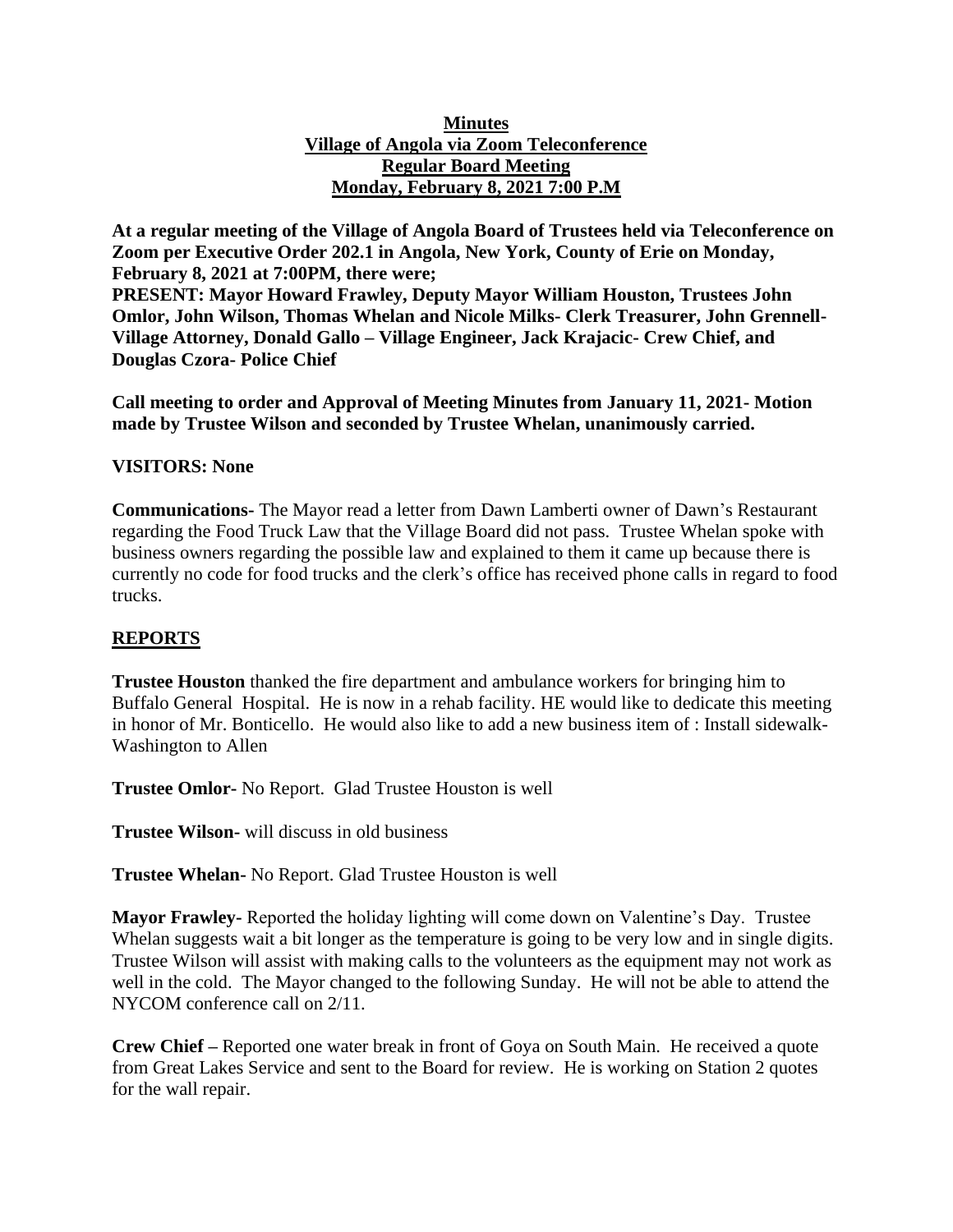**Police Chief-** Reported he is canvasing and interviewing for the 2 empty positions and there was also a second meeting for the police reform held at Town Hall. Trustee Wilson added he has attended the meeting and is working on a survey to add to the website, seems to be going very well.

**Fire Chief-** Reported the January Reports- 27 EMS Calls, 1 Service call, and 7 Fire Calls. The Assistance to Firefighter grant will be submitted 2/9/21. On February 2 there was a meeting with all officers who were installed by Judge Glasscott and Trustee Wilson. Mayor Frawley asked if the siren is working okay. Chief explained it is but the pole it sits on my need replacement. Trustee Wilson will work with chief on replacement. Trustee Houston thanked the department for their service**.**

### **Attorney Reporting below if needed**

## **Clerk Treasurer Reported Happy with the new hires.**

**Old Business:**

- **1. Sale of Waterplant-**Trustee Wilson spoke with Assembly DiPietro to move forward with Home Rule Law Legislative
- **2. Senior Housing-** Mayor Frawley reported the Property Owners are ready to move forward
- **3. 92 Railroad-** pending demolition with CDBG funding
- **4. South Main Street Firehall-** wall prices being obtained for work
- **5. NYS Thruway Authority Water Contract Review/Update/Renew-**underway
- **6. Land Bank-** K&L lot pending / 6 Gowans Rd Application Accepted
- **7. Union Negotiations-** Pending- Trustee Whelan would like an executive session at the end of meeting to discuss.
- **8. PBA Proposal-** basketball court upgrades to be made by PBA in the Spring
- **9. Review of Pandemic Operations Plan-** Under Review with Union

**New Business:**

- **1. No Water Shut Offs**
- **2. National Flood Insurance Program-** Local Review must be adopted by 5/17/21
- **3. Water Loss –** Possible water project needed on Lake Shore Rd
- **4. 8462 Lake Shore Road Development-** discussion with developer and engineers on 2/4
- **5. Sales Tax Revenue Decrease-** Effective 3/2021 (money going toward Distressed Provider Assistance Account)
- **6. CDBG-** Letter sent to request an income survey for future water projects.
- **7. Sidewalks-** Lake Street from Washington Allen is needed. Trustee Houston asked the crew chief to get 3 quotes to put in 5' sidewalks in this area. If the state releases the CHIPS funding of \$22,000 there will be available money in the budget.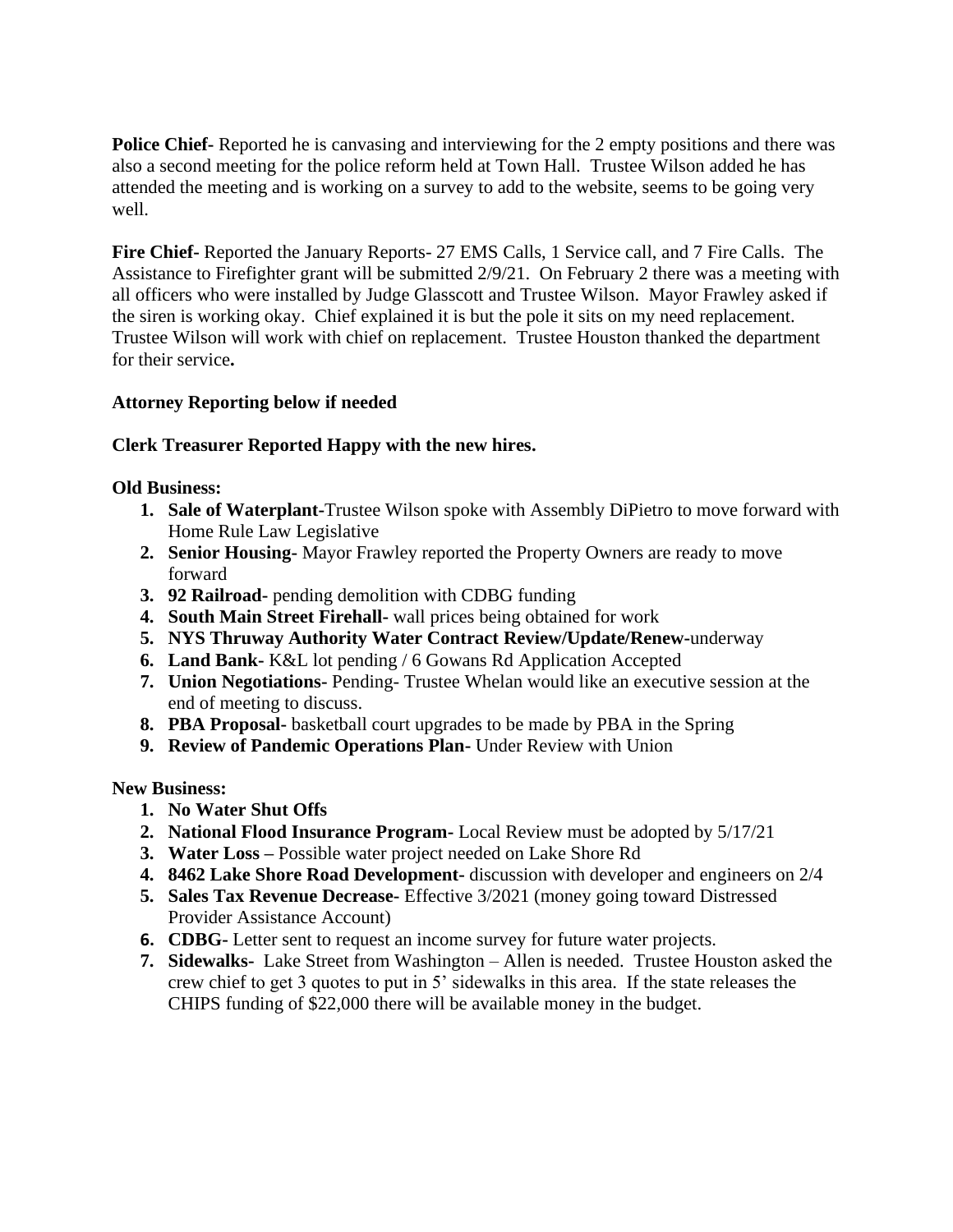**The Following Resolutions were Offered on February 8, 2021**

# **#1 APPROVE FIRE AND AMBULANCE CONTRACT WITH TOWN OF EVANS**

**WHEREAS**, the Village of Angola Board of Trustees received the 2021 Fire Protection and Emergency Ambulance Contracts from the Town of Evans. The Town of Evans has approved payment to the Village of Angola for \$62,500.00 for the 2021 Fire Protection Contract and \$15,000 for Emergency Ambulance Service.

**BE IT RESOLVED,** the Mayor is hereby authorized to execute said contract with the Town of Evans for Fire Protection and Emergency Ambulance Service as indicated for the amount above payable to the Village of Angola by March 15, 2021 as stated in said contract.

**A motion was made by Trustee Whelan, seconded by Trustee Omlor**

**Roll Call was made and all were in favor said AYE**

**Mayor Frawley, Trustee Houston, Trustee Omlor, Trustee Wilson, Trustee Whelan**

# **#2 APPROVE ADDITIONAL ELECTION INSPECTORS**

**BE IT RESOLVED** that the Following person be an additional appointed inspector for the Tuesday, March 16, 2021 Village Election:

**1.** Alice Douglas 76 Railroad Ave., Angola NY 14006 at a rate of \$12.50 per hour

**A motion was made by Trustee Omlor, seconded by Trustee Houston. Roll Call was made and all were in favor said AYE Mayor Frawley, Trustee Houston, Trustee Omlor, Trustee Wilson, Trustee Whelan**

# **#3 ACCEPT THE OFFER FROM EAGLE ASSOCIATES OF NIAGARA FRONTIER,INC**

**BE IT RESOLVED,** the Eagle Associates of Niagara Frontier, Inc. has offered \$70,000 to the Village of Angola Water Department towards the Development at 8462 Lake Shore Road to be paid by them per the Builder/Contractor/Developer (BCD) agreement.

**A motion was made by Trustee Wilson, seconded by Trustee Omlor Roll Call was made and all were in favor said AYE**

**Mayor Frawley, Trustee Houston, Trustee Omlor, Trustee Wilson, Trustee Whelan Mayor Frawley added they received a great offer.**

#### **#4 AUTHORIZE THE MAYOR TO EXECUTE THE BUILDER/CONTRACTOR/DEVELOPER (BCD) AGREEMENT**

**RESOLVED,** the Village of Angola Board of Trustees does hereby authorize the Mayor to execute the Builder/Contractor/Developer (BCD) agreement with Eagle Associates of Niagara Frontier, Inc. for the 8462 Lake shore Road housing project per Village attorney review and approval and per payment of the \$70,000.

**A motion was made by Mayor Frawley, seconded by Trustee Wilson. Roll Call was made and all were in favor said AYE**

**Mayor Frawley, Trustee Houston, Trustee Omlor, Trustee Wilson, Trustee Whelan**